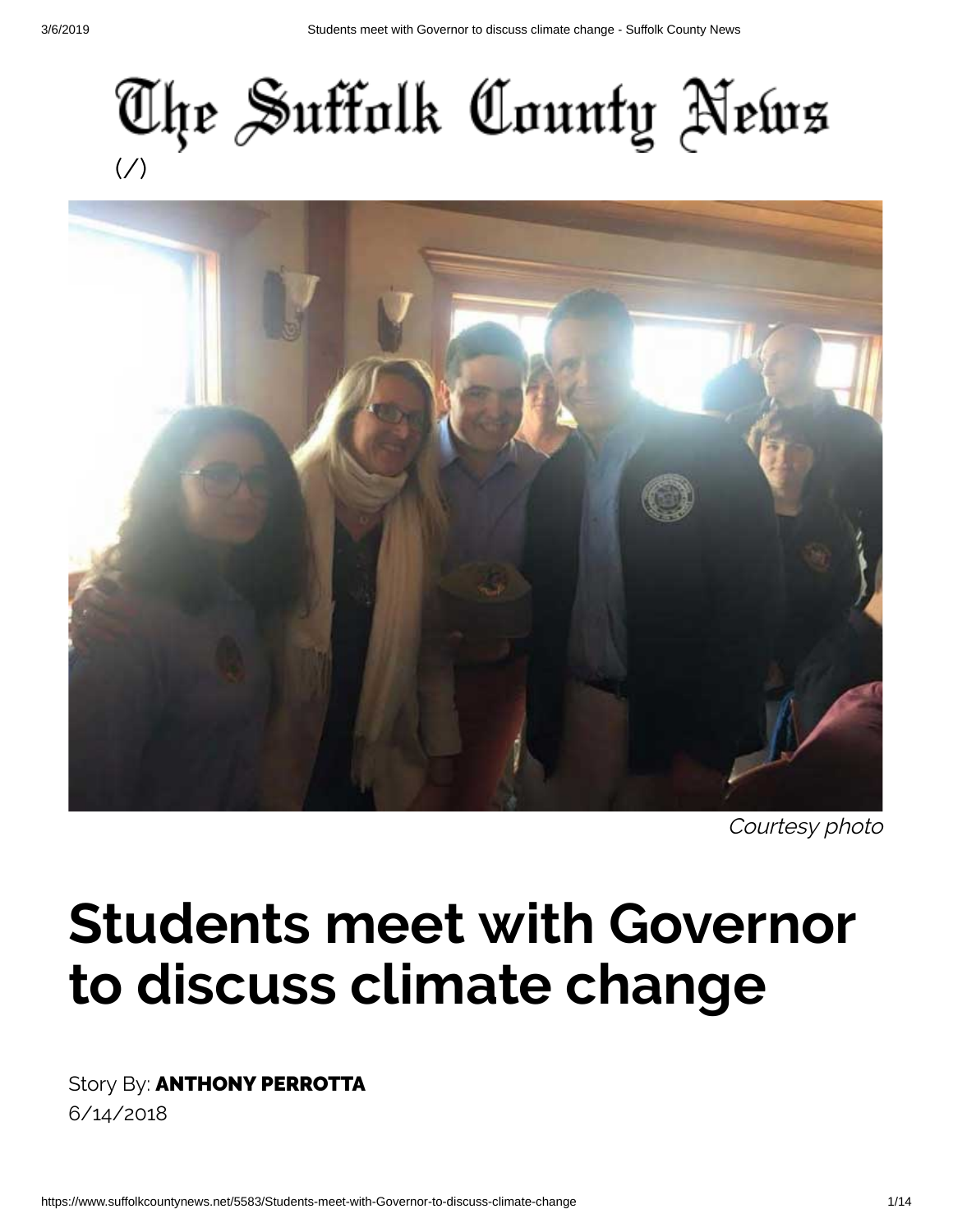**SAYVILLE** – Two members of the Suffolk Student Climate Action Committee's (SSCAC), the Sayville High School chapter, met with Governor Andrew Cuomo last month to discuss climate change.

Junior Harrison Bench and sophomore Lilia Bartolotta, along with their mentor, Melissa Parrott, were invited to attend the Governor's event on enhancing Long Island's marine habitats. The students traveled with the Governor, Suffolk County Executive Steve Bellone, NYS Department of Environmental Conservation Commissioner Basil Seggos and other dignitaries aboard a fishing boat to witness the creation of the first of 12 artificial reefs being developed from parts of the old Tappan Zee Bridge, two miles off the shore of Long Island.

The SSCAC is a committee comprised of high school students from across Suffolk County demanding climate change action from elected officials.

During the event, the students had the opportunity to speak with Governor Cuomo about the actions needed to reduce the effects of climate change, and the work SSCAC is doing to tackle these urgent issues. The Governor was apparently so impressed with the Sayville students that he mentioned them in his event speech, noting that, "it is important to see students like these engaged in making change happen".

Both Governor Cuomo and County Executive Bellone agreed to meet with the students one-on-one to discuss further ideas.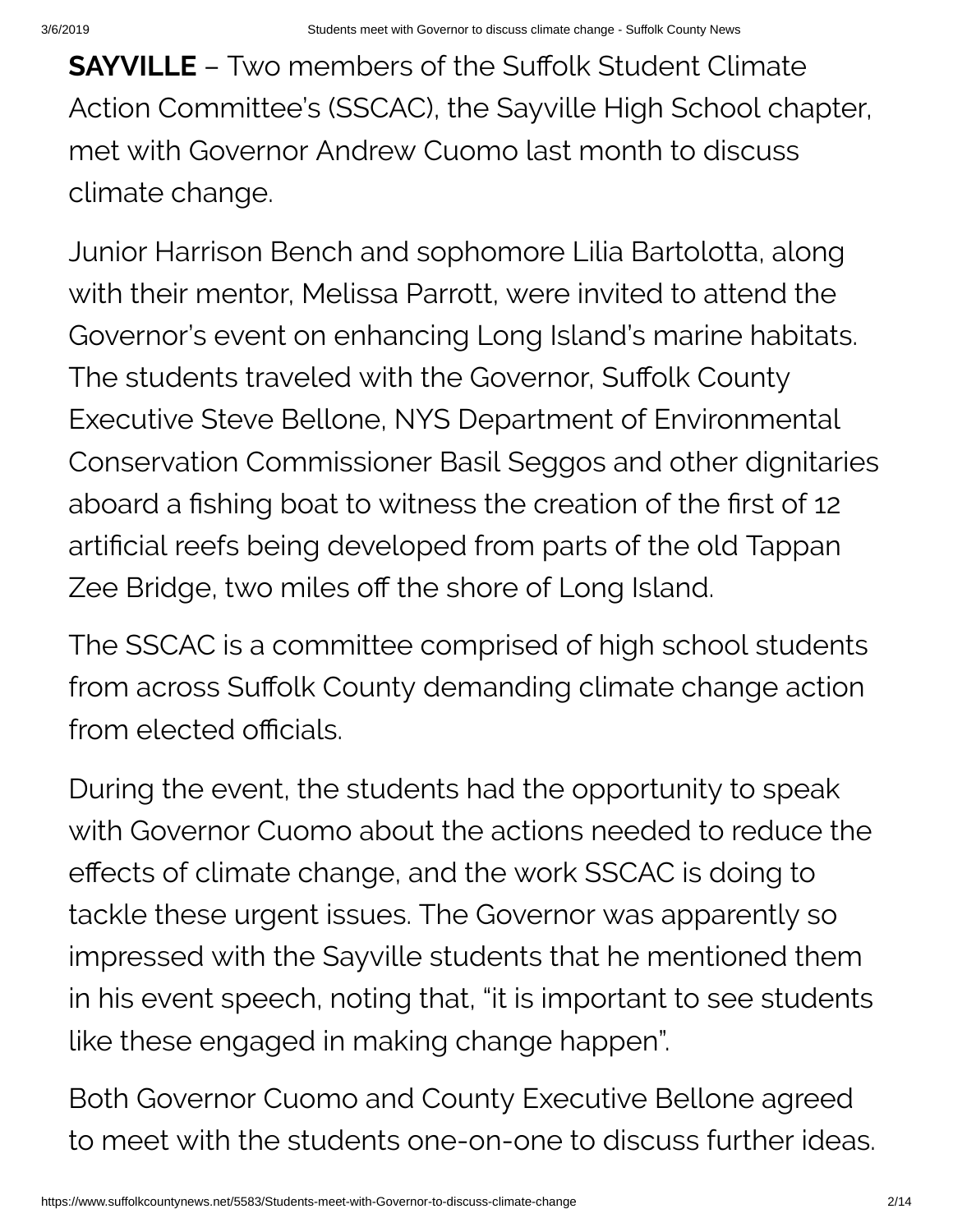The SSCAC recommends to all elected officials they meet with to follow Governor Cuomo's Clean Energy Standard, which mandates 50 percent of New York's electricity to come from renewable energy sources like wind and solar by 2030.

The Sayville students are currently working with the Town of Islip to follow East Hampton and Southampton's lead regarding the transition to renewable energy.

Like what you have read? **Click here [\(/subscriptions/subscribe\)](https://www.suffolkcountynews.net/subscriptions/subscribe)** to subscribe to the Suffolk **County News** so you can read more stories like this, and find out everything that's going on in your town!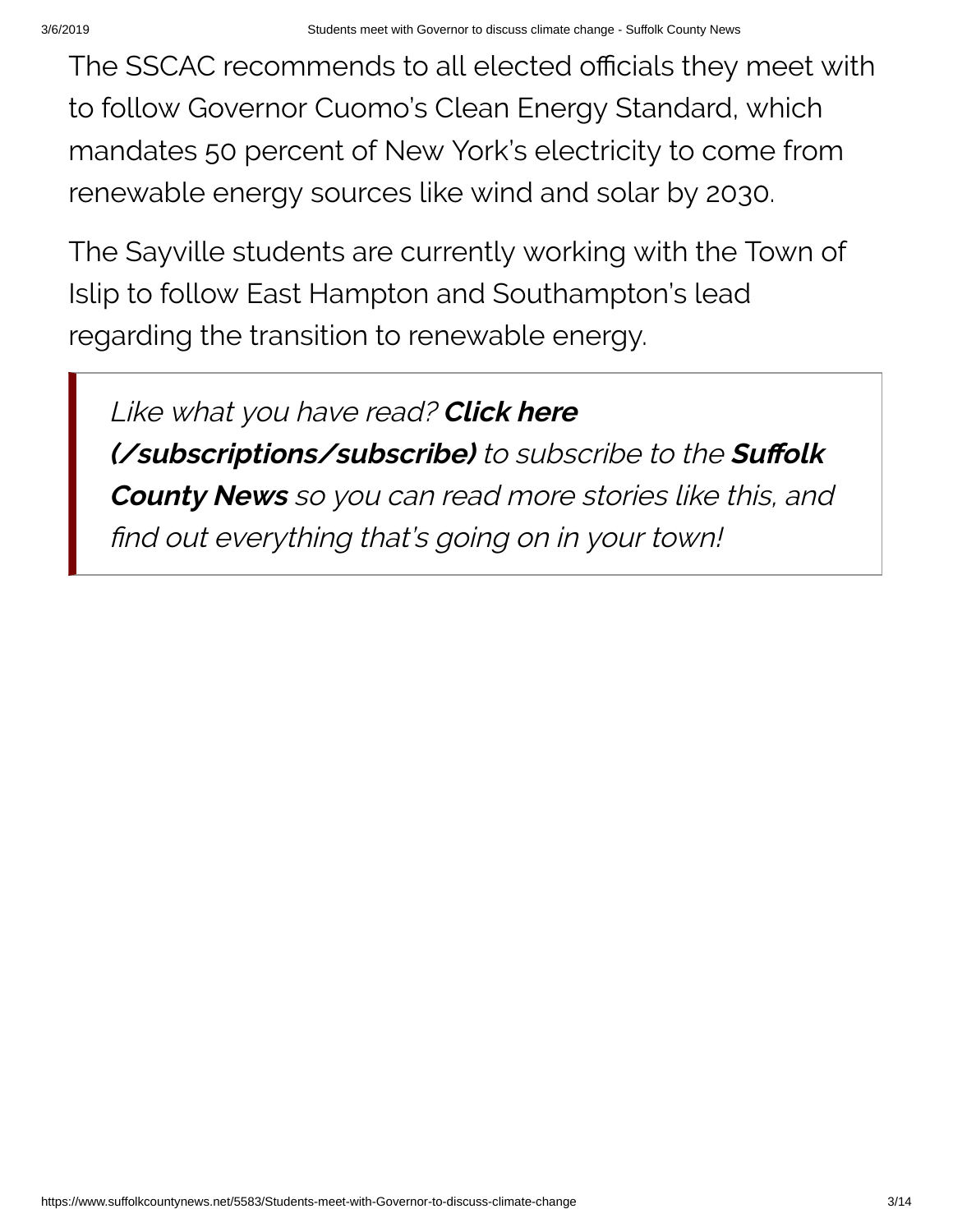

**[zato\\_ichi](https://disqus.com/by/blueskiesnrainbows/)** • 8 [months ago](https://www.suffolkcountynews.net/5583/Students-meet-with-Governor-to-discuss-climate-change#comment-3951837533)

Climate change is a \$29 billion dollar per year RICO style racket, and the biggest scam in history.

 $\sim$   $\sim$   $\sim$  Reply  $\sim$  Share  $\sim$ 

#### **ALSO ON SUFFOLK COUNTY NEWS**

#### **Sisters accept library offer - Suffolk [County](https://disq.us/?url=https%3A%2F%2Fwww.suffolkcountynews.net%2F5979%2FSisters-accept-library-offer&key=KPY8YDxCM8pJs4NPkEcTzg) News**

2 comments • 5 months ago

Avatar have your head stuck in a hole to **Marnel** — John C. You [probably](https://disq.us/?url=https%3A%2F%2Fwww.suffolkcountynews.net%2F5979%2FSisters-accept-library-offer&key=KPY8YDxCM8pJs4NPkEcTzg) notice all the homes n …

#### **County [announces](https://disq.us/?url=https%3A%2F%2Fwww.suffolkcountynews.net%2F5861%2FCounty-announces-legislation-to-foster-pay-equality&key=mFd8073Lw85og1Hon39V2g) legislation to foster pay equality**

2 comments • 6 months ago

[✉](https://disqus.com/) [d](https://publishers.disqus.com/engage?utm_source=suffolkcountynews&utm_medium=Disqus-Footer)

Avataruseless. [Employers](https://disq.us/?url=https%3A%2F%2Fwww.suffolkcountynews.net%2F5861%2FCounty-announces-legislation-to-foster-pay-equality&key=mFd8073Lw85og1Hon39V2g) need to be **Harry** — Without teeth, this law is notified that this is prohibited, …

#### **Whose blue wave is it [anyway?](https://disq.us/?url=https%3A%2F%2Fwww.suffolkcountynews.net%2F5492%2FWhose-blue-wave-is-it-anyway&key=FzZ6jcoaHDL9xmP9xMnU7g) - Suffolk County News**

3 comments • 9 months ago

Avatattrying to spin your truth, [BigE723,](https://disq.us/?url=https%3A%2F%2Fwww.suffolkcountynews.net%2F5492%2FWhose-blue-wave-is-it-anyway&key=FzZ6jcoaHDL9xmP9xMnU7g) **James Bertsch** — Instead of you'd be better …

#### **Letter to the Editor - Suffolk [County](https://disq.us/?url=https%3A%2F%2Fwww.suffolkcountynews.net%2F5790%2FLetter-to-the-Editor&key=ak4m-xRWBRtZbdznK6T3PA) News**

1 comment • 7 months ago

Avatar doing it, you're probably right **James Bertsch** — If [Sesson's](https://disq.us/?url=https%3A%2F%2Fwww.suffolkcountynews.net%2F5790%2FLetter-to-the-Editor&key=ak4m-xRWBRtZbdznK6T3PA) is about this opening the door to …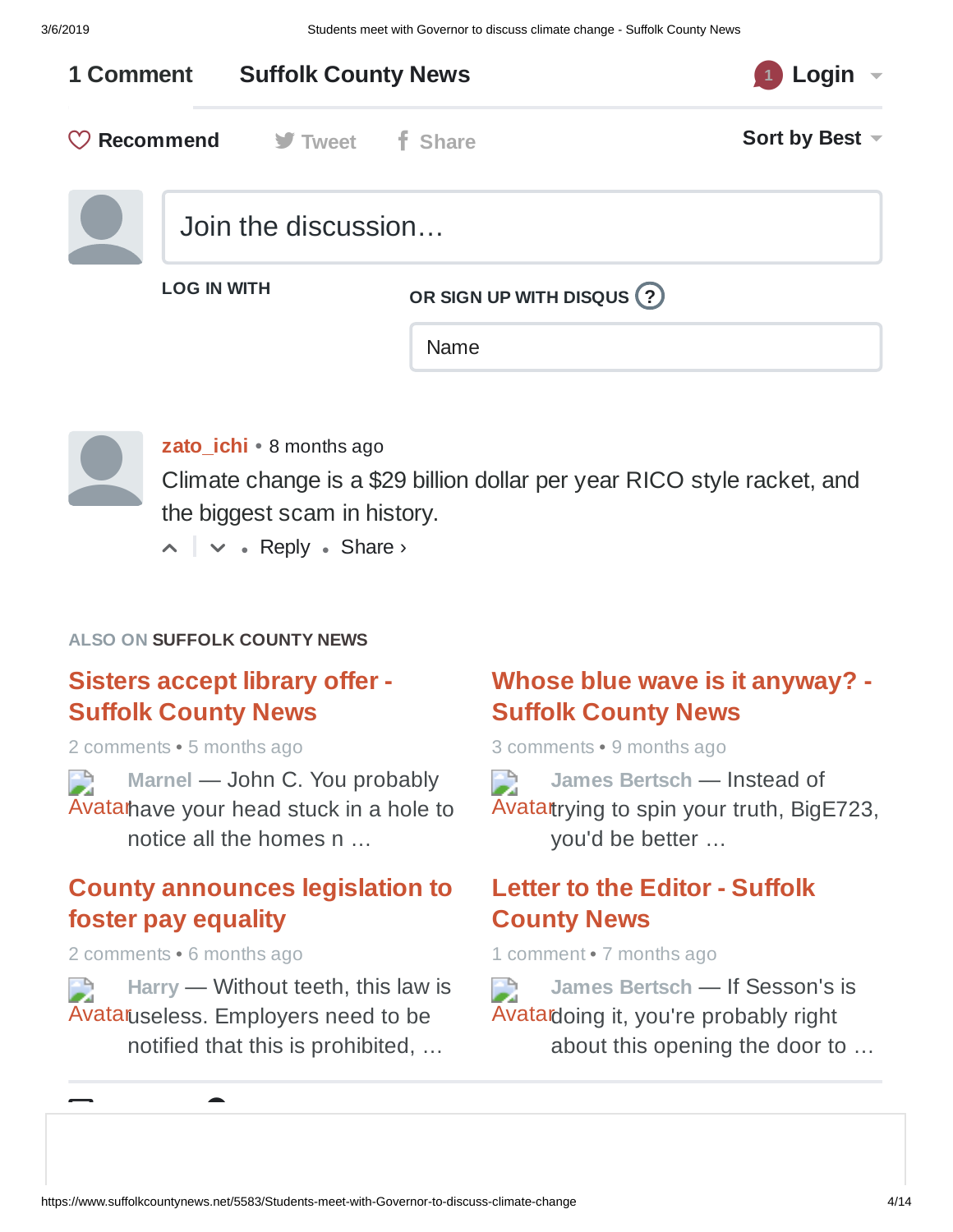3/6/2019 Students meet with Governor to discuss climate change - Suffolk County News





**DOWNLOAD [\(HTTPS://LIADVANCE.BLOB.CORE.WINDOWS.NET/ISSUE-CLAS](https://liadvance.blob.core.windows.net/issue-classifieds/1_%20Classified%203-7.pdf)**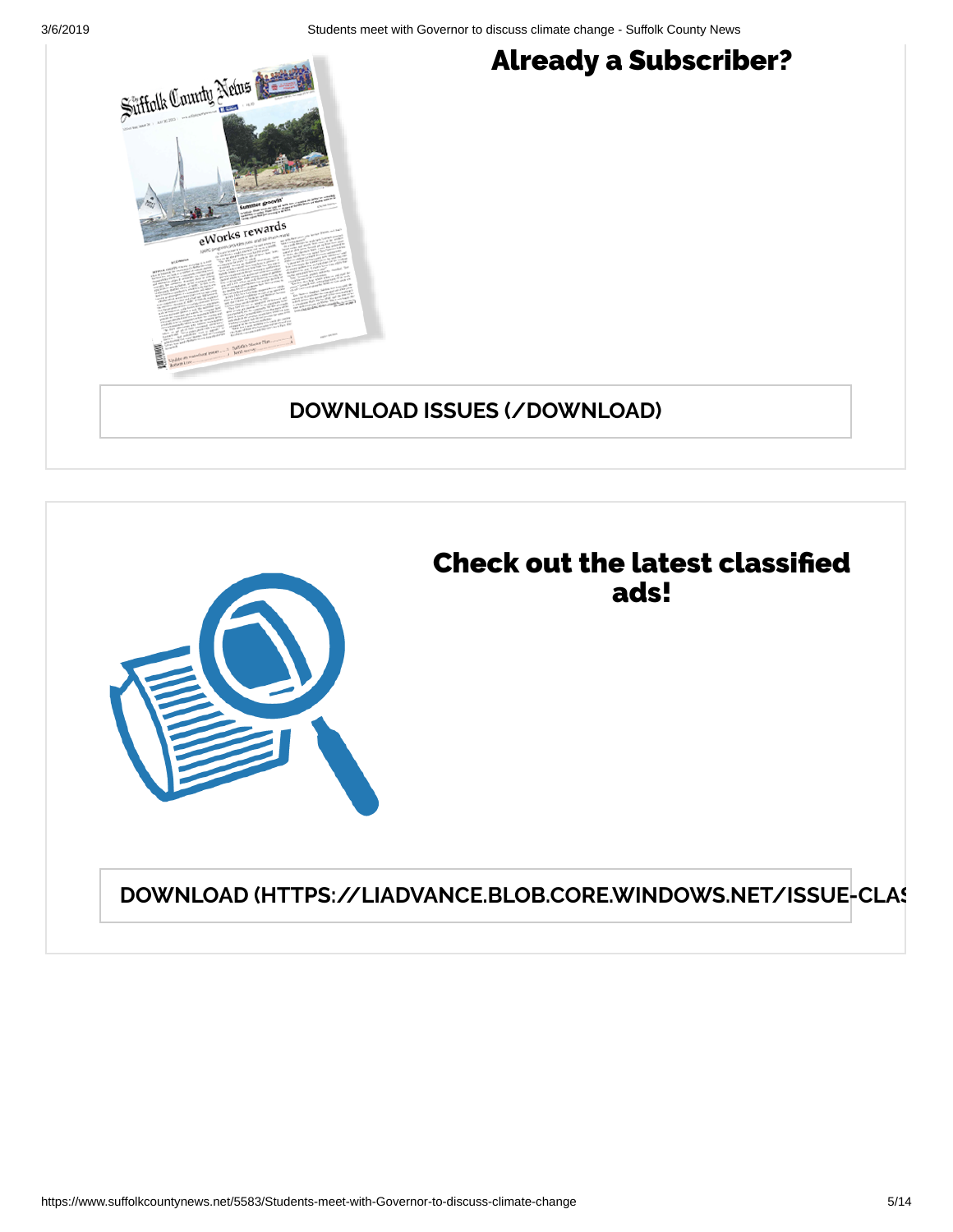## TRENDING ARTICLES



## Meet BBP's grand marshal

[\(/6409/Meet-BBPs-grand-marshal\)](https://www.suffolkcountynews.net/6409/Meet-BBPs-grand-marshal)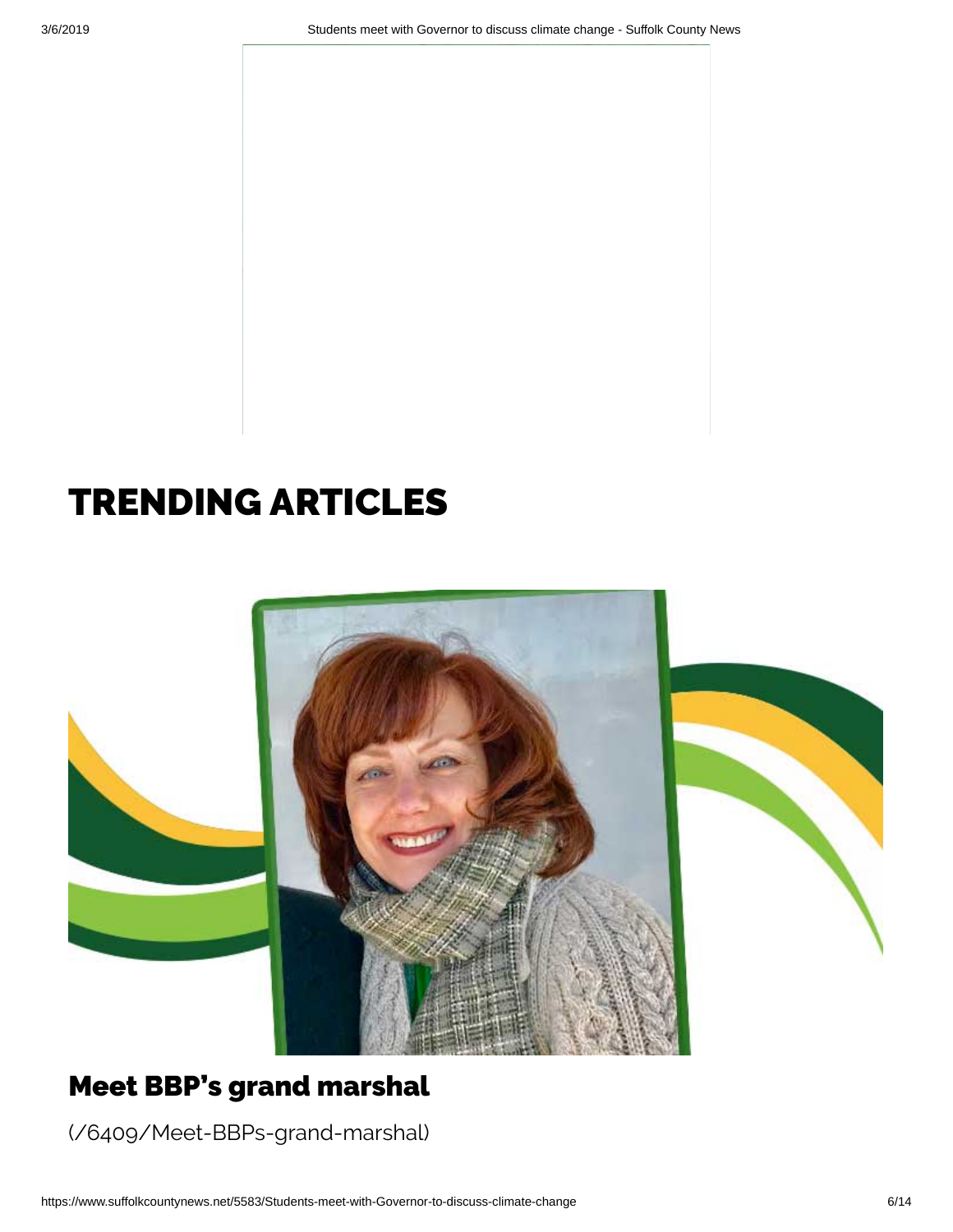

## Turning 45

[\(/6410/Turning-45\)](https://www.suffolkcountynews.net/6410/Turning-45)

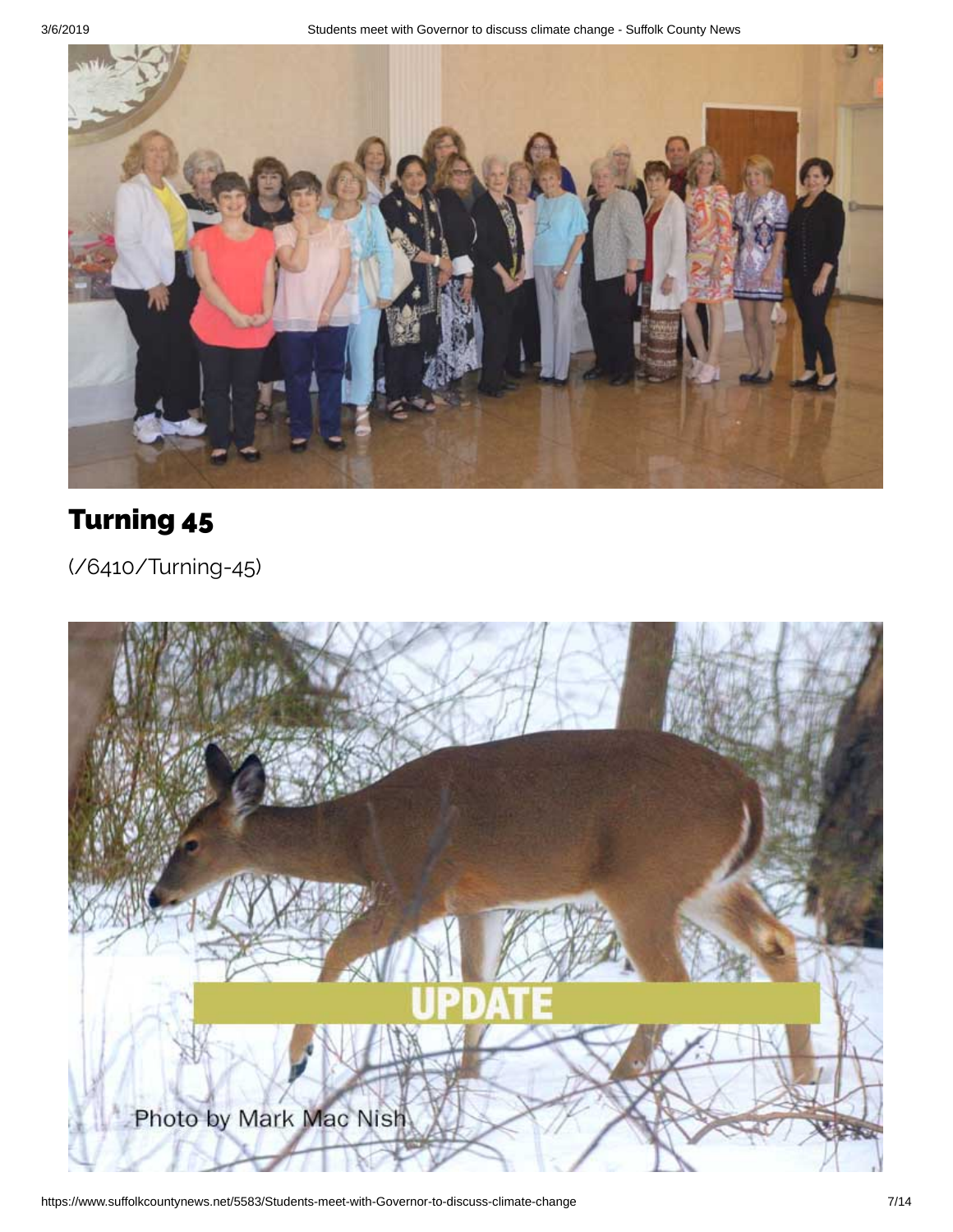## A disappointing decision

[\(/6414/A-disappointing-decision\)](https://www.suffolkcountynews.net/6414/A-disappointing-decision)



## **Heartland versus Suffolk County**

(/6390/Heartland-versus-Suffolk-County)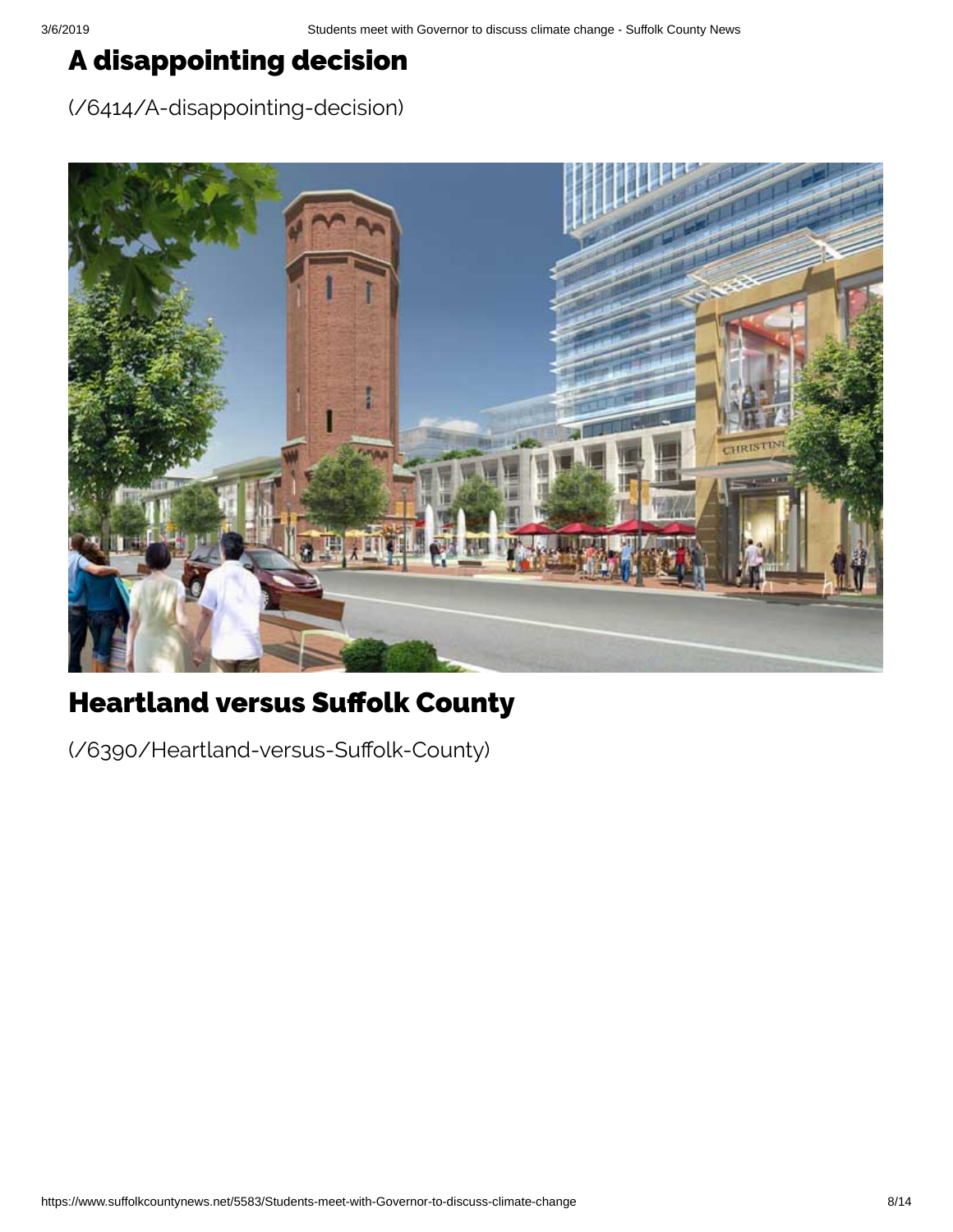3/6/2019 Students meet with Governor to discuss climate change - Suffolk County News



#### D-Day for deer deferred

[\(/6392/D-Day-for-deer-deferred\)](https://www.suffolkcountynews.net/6392/D-Day-for-deer-deferred)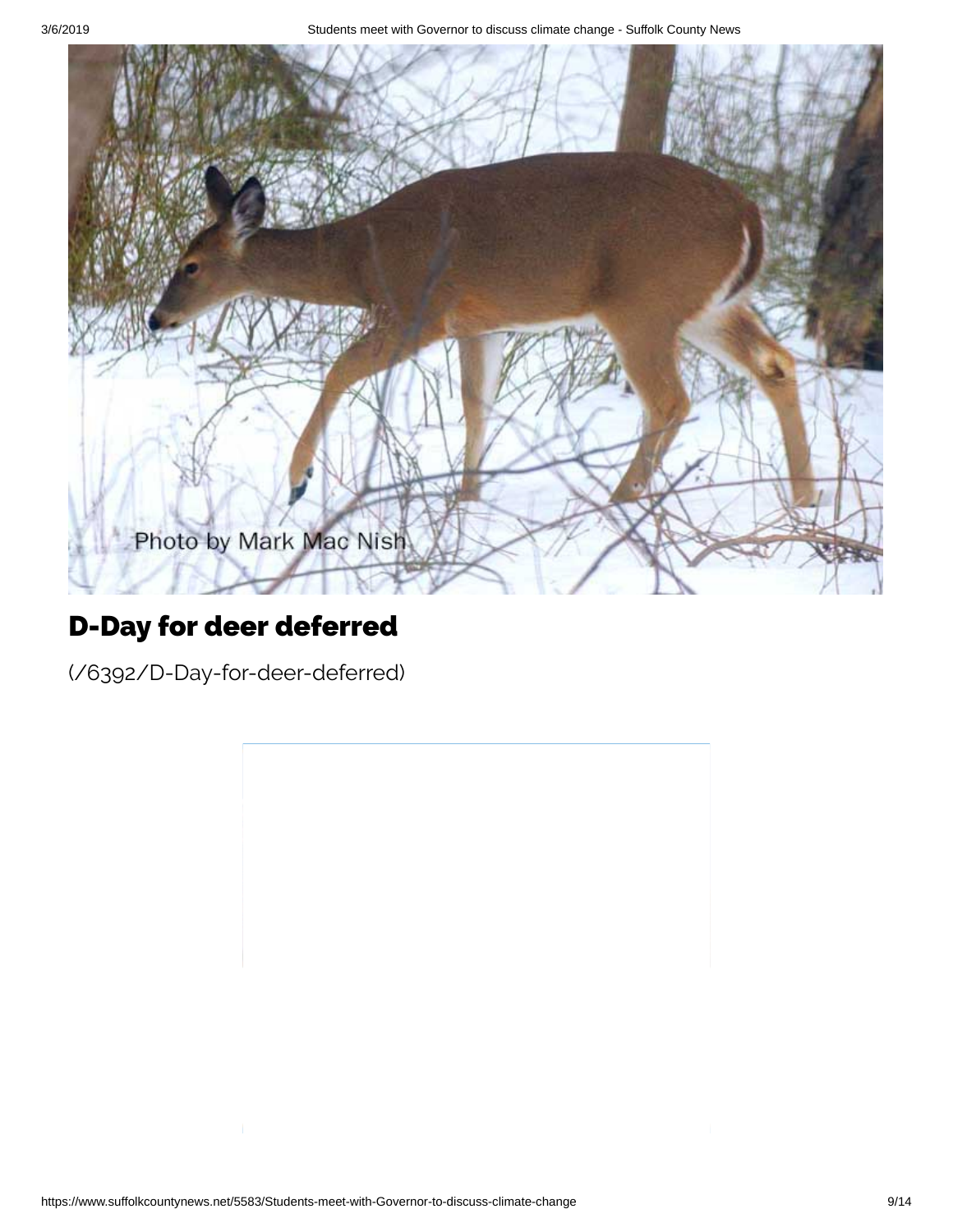## LATEST



## Legal marijuana in question

[\(/6402/Legal-marijuana-in-question\)](https://www.suffolkcountynews.net/6402/Legal-marijuana-in-question)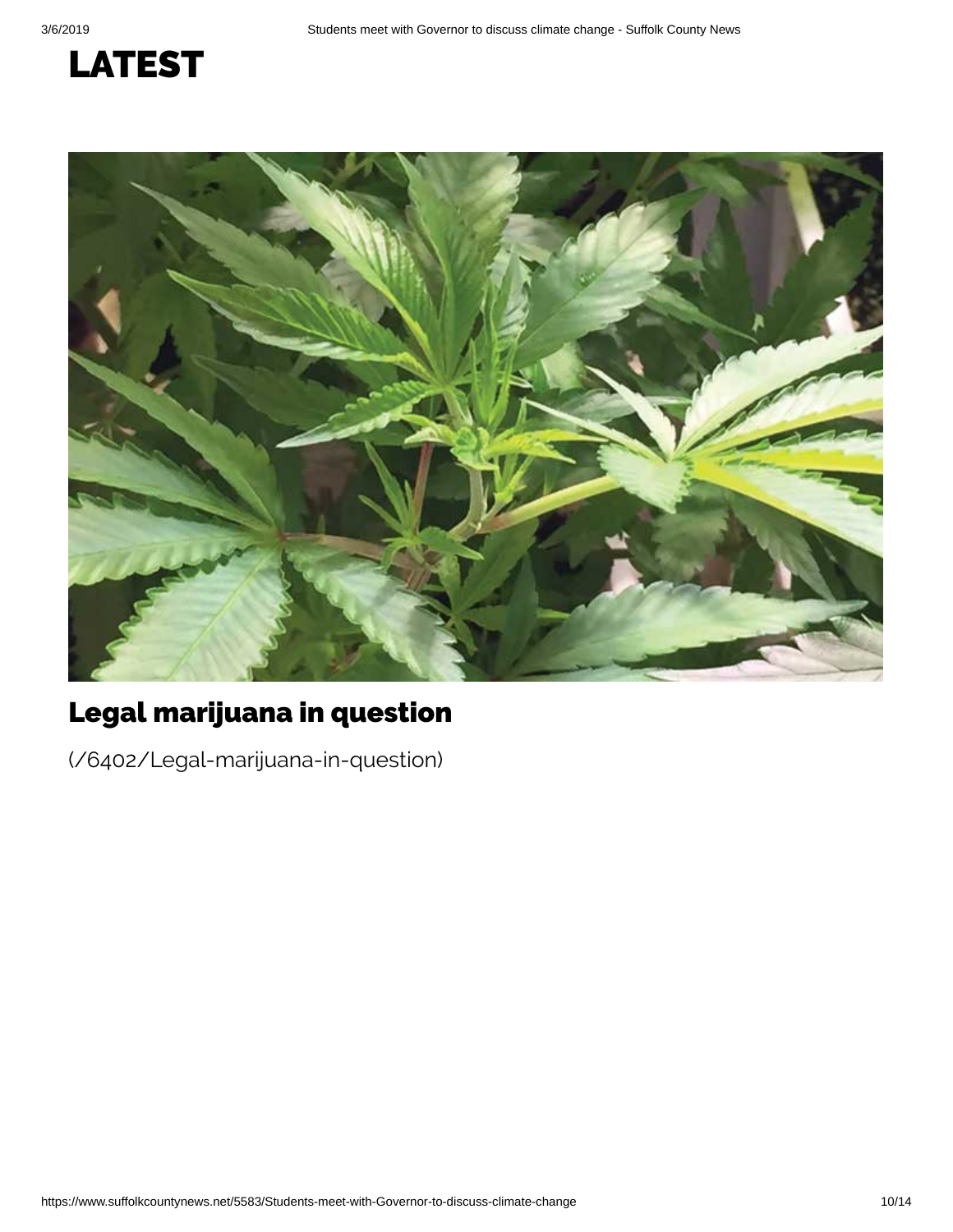

## [Sacred](https://www.suffolkcountynews.net/6405/Sacred-pipes) pipes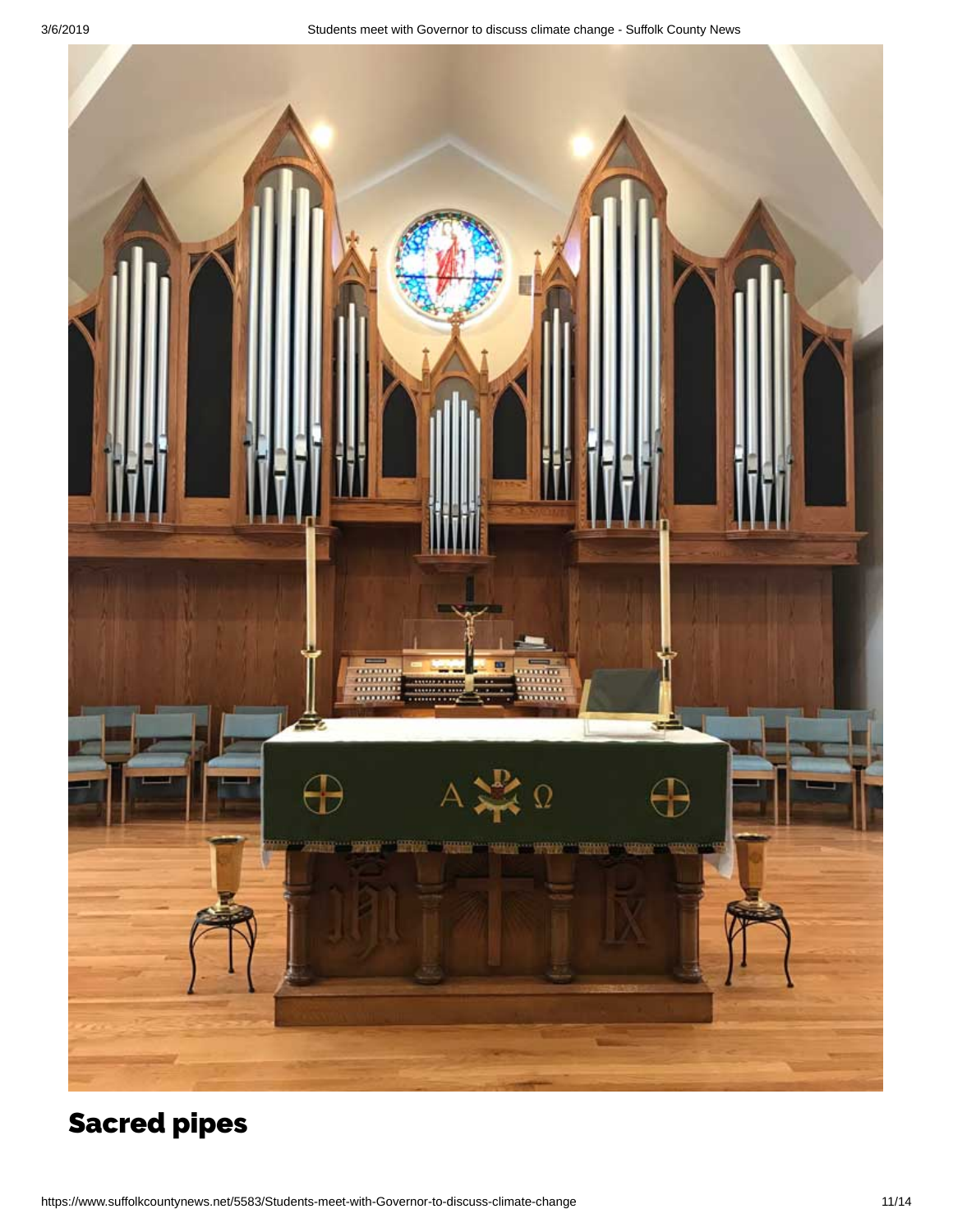



#### Suffolk's Schneider saga

(/6408/Suffolks-Schneider-saga)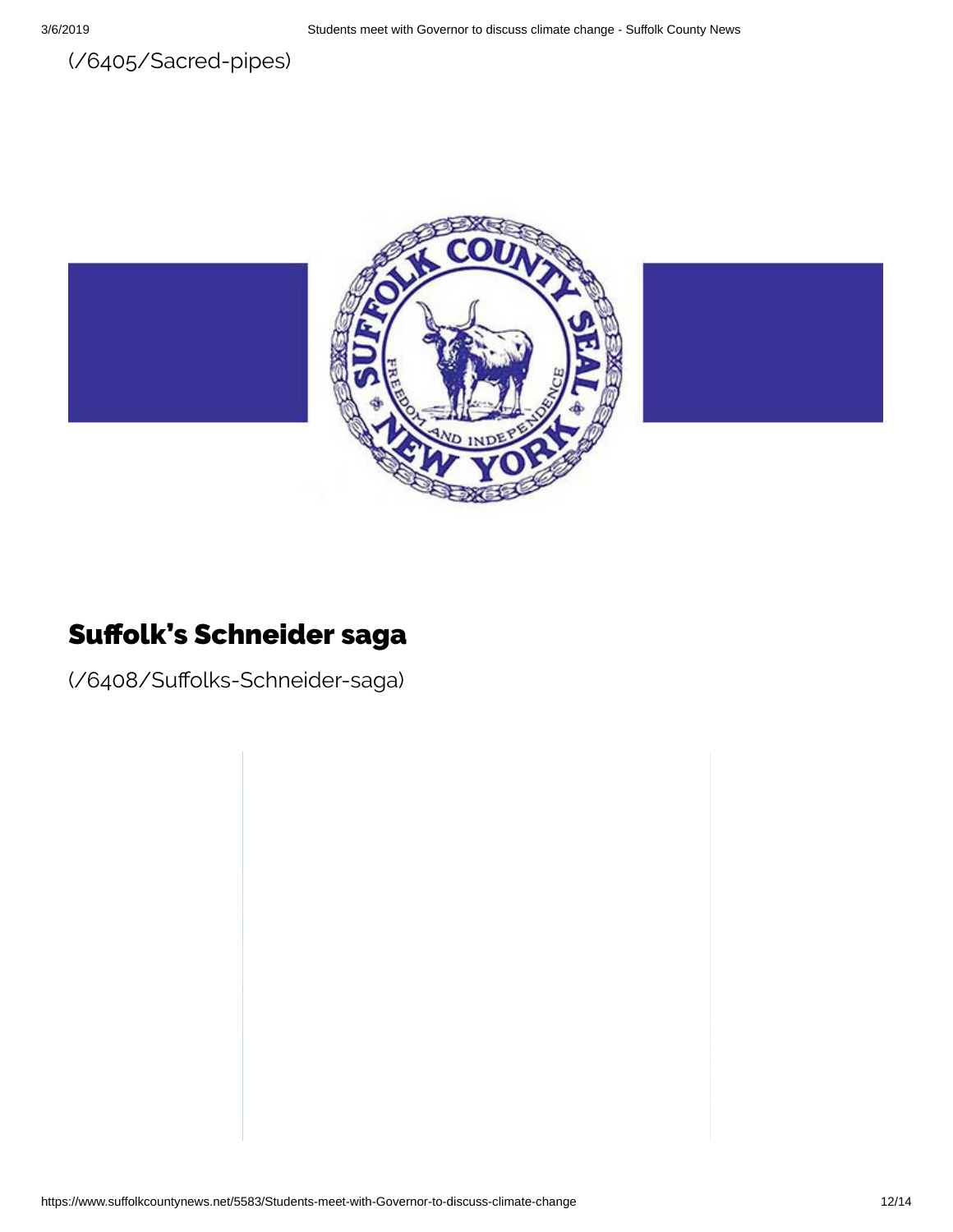

#### Got a News Tip?

**SUBMIT [\(/CONTACT\)](https://www.suffolkcountynews.net/contact)**



#### Specia l Occasion?

**CONTACT [\(/CONTACT\)](https://www.suffolkcountynews.net/contact)**



## Advert ise With Us!

**CLICK HERE [\(/ADVERTISING\)](https://www.suffolkcountynews.net/advertising)**

# The Suffolk County News

#### **About**

Sayville's newspaper, The Suffolk County News, was founded in 1884 and was originally named the Sayville News. Walter Burling of Southampton was its founder and first editor. He started quite a number of small newspapers on Long Island. Why he started them but didn't remain, we will never know.

#### **Links**

About [\(/about\)](https://www.suffolkcountynews.net/about) Staff (/staff) Events [\(/events\)](https://www.suffolkcountynews.net/events) Advertise [\(/advertising\)](https://www.suffolkcountynews.net/advertising) Letters to the Editor [\(/contact\)](https://www.suffolkcountynews.net/contact) Email Us [\(/contact\)](https://www.suffolkcountynews.net/contact)

Long Island Advance [\(https://www.longislandadvance.net\)](https://www.longislandadvance.net/) Islip Bulletin [\(https://www.islipbulletin.net\)](https://www.islipbulletin.net/) Suffolk County News (https://www.suffolkcountynews.net)